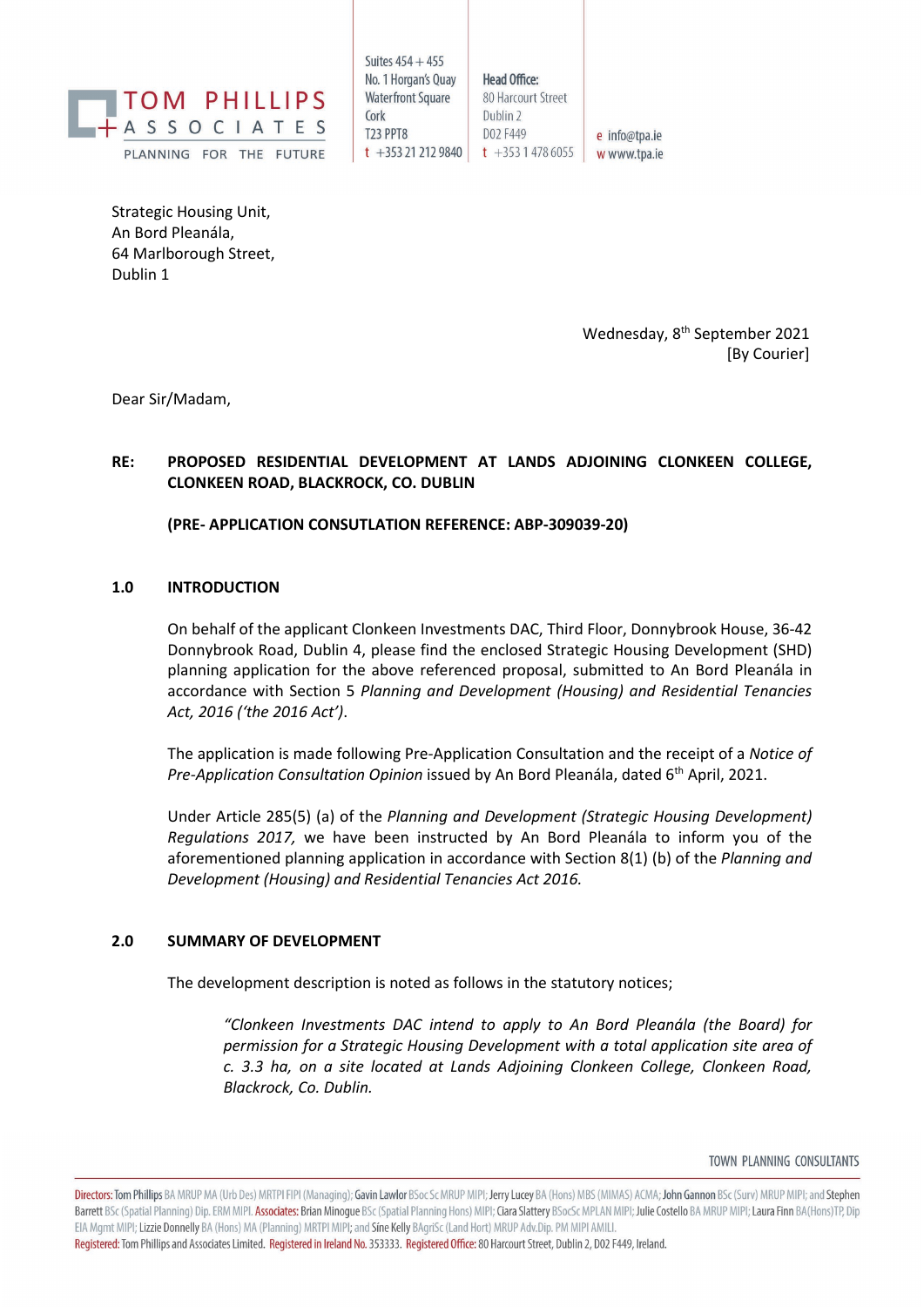

*The development, with a total gross floor area of c 33,851 sq m, will provide 299 no. residential units and a 1 no. storey 353 sq m childcare facility with dedicated play area 231 sq m. The development will consist of 18 no. ground floor 3 bedroom duplex apartments and 18 no. 2 bedroom apartments above and 12 no. ground floor 2 bedroom apartments with 12 no. 3 bedroom duplex apartments above. The 60 no. duplex units are arranged in 6 no. three storey blocks.* 

*The development will also consist of 239 no. apartment units (111 no. 1 bedroom apartments, 120 no. 2 bedroom apartments and 8 no. 3 bed apartments) arranged in 4 no. 6 storey blocks over 1 no. storey basement; public open space, communal open space and private open space (including all balconies, terraces and individual unit gardens at all levels); 614 sq m communal resident facilities including concierge and welcome area (195 sq m), residents' flexible work facility (219 sq m), residents' lounge (100 sq m) and residents' gym area (100 sq m).*

*The development will also provide for the demolition of the 2 no. storey office building ('St. Helen's', Meadow Vale - 470 sq m) to facilitate new vehicular, pedestrian and cyclist access to the site, to the north of the proposed development via Meadow Vale.*

*The development will also include the provision of 2 no. designated play areas; internal roads and pathways; bin stores; 248 no. car parking spaces, including 167 no. at basement level and 2 no. shared vehicle (GoCar) spaces, 388 no. bicycle parking spaces, and 10 no. motorcycle parking spaces at basement and surface level; hard and soft landscaping; plant; boundary treatments including the repair and replacement of some existing boundary treatments; the provision of new surface water and foul drainage pipes and any required pipe diversion works or build over works; internal foul pumping station; a new internal access road and paths; changes in level; services provision and related pipework, ducting and cabling; electric vehicle charging points; 4 no. stormwater attenuation tanks; 1 no. ESB substation; photovoltaic panels; SUDS including green roof provision; signage; provision for future pedestrian access to Monaloe Park to the east of the development, including the provision of a pedestrian bridge, extending over the drainage ditch; public lighting and all site development and excavation works above and below ground."*

Further information on the proposed development is outlined in detail in the accompanying documentation.